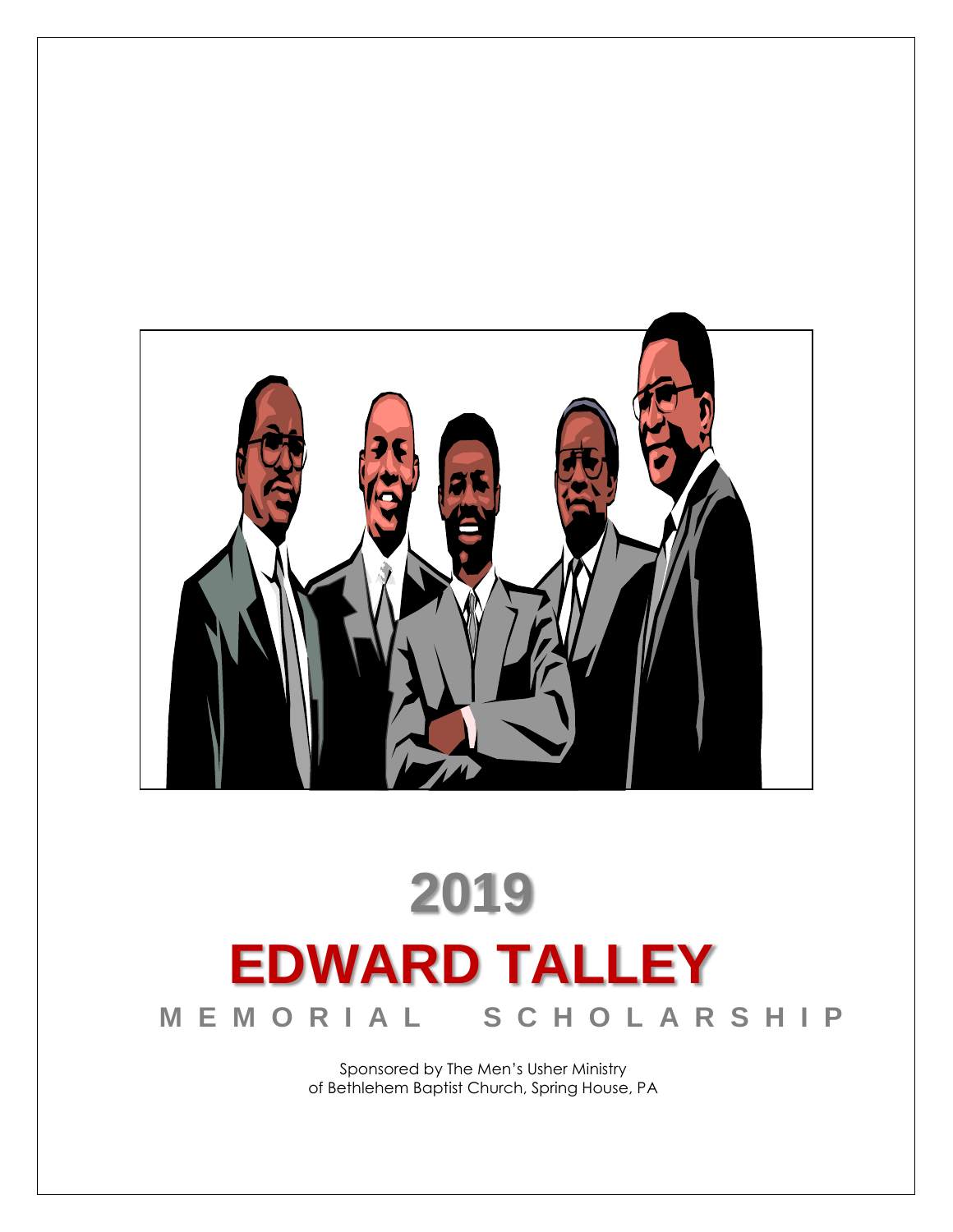# The Men's Usher Ministry

**Bethlehem Baptist Church** 712 Penllyn Pike Spring House, PA 19477

**Mailing Address:**  Bethlehem Baptist Church Attn: ED & SCHOL Ministry Post Office Box 20 Penllyn Pike & Dager Road Spring House, PA 19477



#### **Ministry Officers**

*David Glover Servant Leader*

*James Solomon Jr. Vice Servant Leader*

*James Wallace Treasurer*

*Solomon Vincent Corresponding Secretary*

> *Tony Melton Chaplain*

Dear Scholarship Applicant,

The Edward Talley Memorial Scholarship is available to graduating high school seniors pursuing an undergraduate college degree and who have demonstrated exemplary community and church service. Applicants must plan on being enrolled full-time for the 2019 fall semester.

March 30, 2019

The scholarship is awarded annually to honor the work and dedication to the Men's Usher Ministry and the Penllyn community of Mr. Edward Talley, who was the ministry servant leader for well over 20 years!

Past recipients of the award, as a group, are excelling in college and the ministry is proud to have supported them during their journeys.

Questions can be directed to S. Vincent at [svincent@dow.com.](mailto:svincent@dow.com)

The 2019 awardee will be expected to attend the Student Recognition Brunch held on June 8<sup>th</sup> at The Talamore Country Club in Ambler, PA.

Sincerely,

### **David Glover.**

Servant Leader-Men's Usher Ministry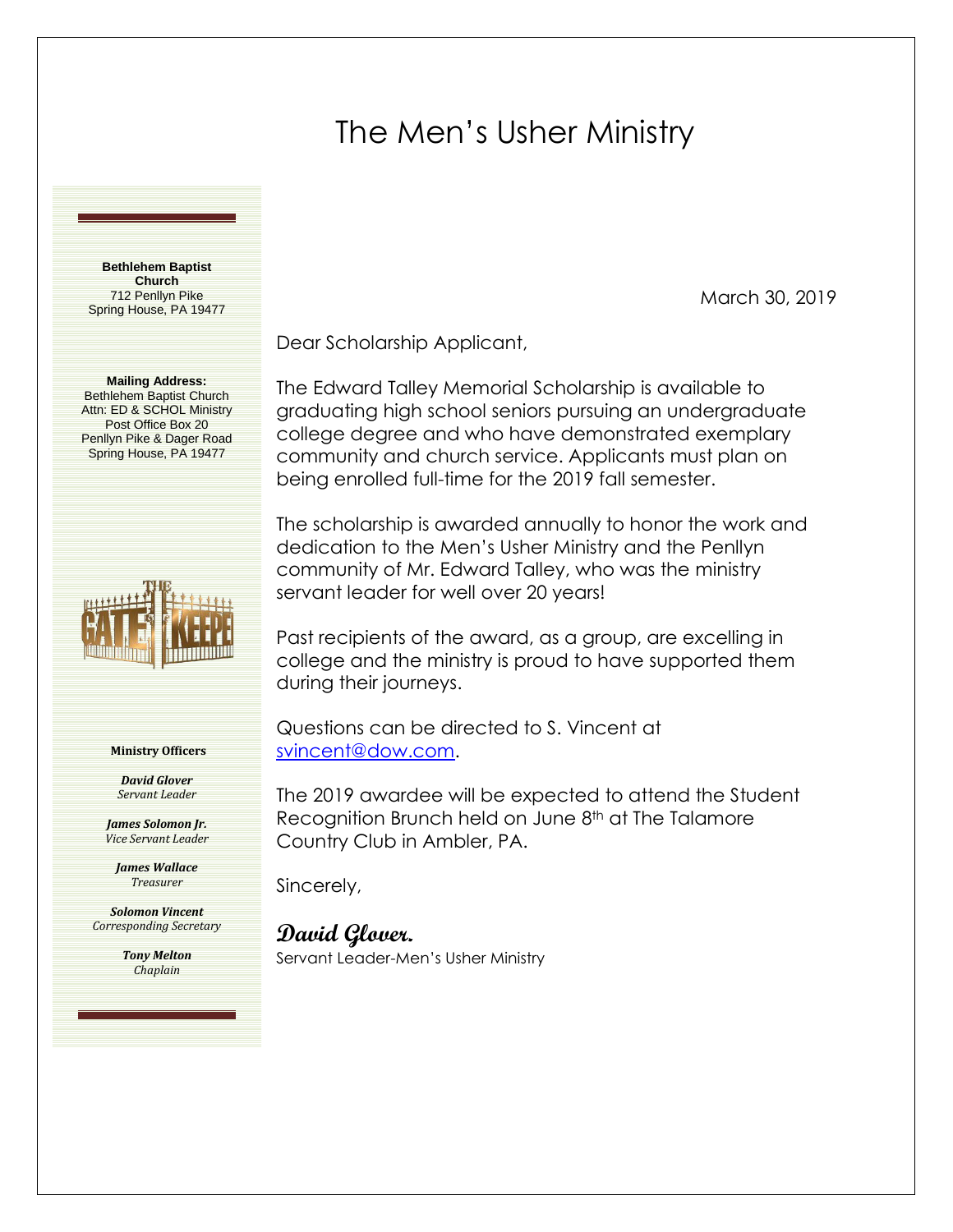## **2019 Edward Talley Memorial Scholarship Application**

PERSONAL DATA\*

| Name:                                                                                                                       |                                                                                                                       |                                                           |          |  |
|-----------------------------------------------------------------------------------------------------------------------------|-----------------------------------------------------------------------------------------------------------------------|-----------------------------------------------------------|----------|--|
|                                                                                                                             | Last                                                                                                                  | First                                                     |          |  |
| Home Address:                                                                                                               |                                                                                                                       |                                                           |          |  |
|                                                                                                                             | Number                                                                                                                | Street                                                    |          |  |
|                                                                                                                             | City                                                                                                                  | State                                                     | Zip code |  |
| Phone:                                                                                                                      | <u> 1989 - Johann John Stone, markin film yn y breninnas y breninnas y breninn y breninn y breninn y breninn y br</u> |                                                           |          |  |
| E-mail Address:                                                                                                             |                                                                                                                       | <u> 1989 - Johann Barbara, martxa amerikan personal (</u> |          |  |
| High School:                                                                                                                |                                                                                                                       |                                                           |          |  |
| Senior Year GPA: The Senior Year                                                                                            |                                                                                                                       |                                                           |          |  |
| Member of Bethlehem (years): _____                                                                                          |                                                                                                                       |                                                           |          |  |
| Ministry Involvement:<br>i.e. which ministries at Bethlehem you are actively involved; include any leadership positions     |                                                                                                                       |                                                           |          |  |
|                                                                                                                             |                                                                                                                       | 1. <u>___________________________</u>                     |          |  |
|                                                                                                                             | 2. $\qquad \qquad$                                                                                                    |                                                           |          |  |
|                                                                                                                             |                                                                                                                       |                                                           |          |  |
| Community Service Involvement:<br>i.e. which community service projects/efforts are you actively involved? Include duration |                                                                                                                       |                                                           |          |  |

and any leadership positions)

| <u> 1980 - Jan Barbara Barbara, prima prima prima prima prima prima prima prima prima prima prima prima prima pri</u> |
|-----------------------------------------------------------------------------------------------------------------------|
|                                                                                                                       |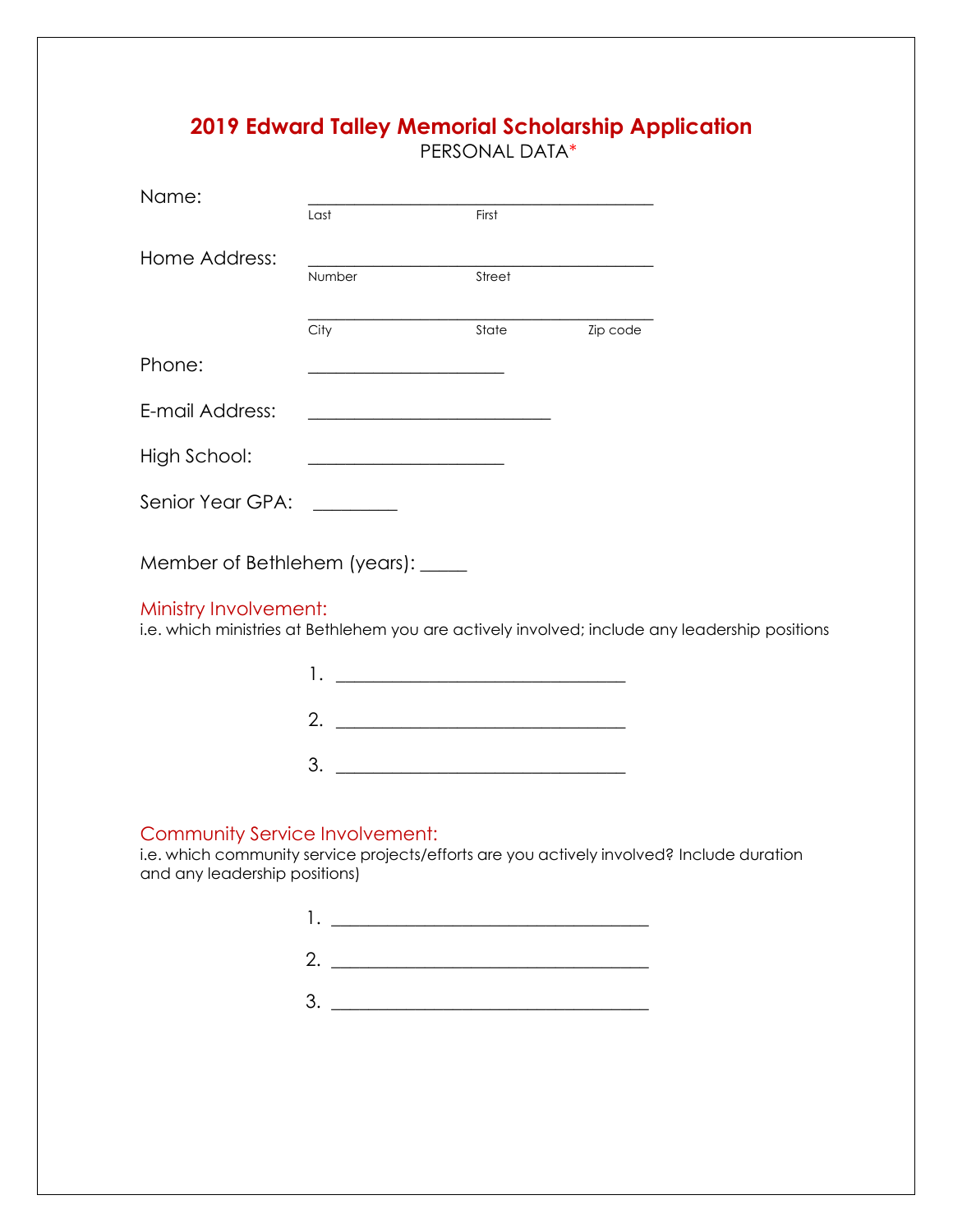University/College Attending: \_\_\_\_\_\_\_\_\_\_\_\_\_\_\_\_\_\_\_\_\_\_\_\_\_\_\_\_\_\_\_\_

Degree Sought:

#### **CERTIFICATION:**

I certify that all the information included in this application is true and complete. I hereby grant permission to the Men's Usher Ministry to verify such information.

Signature Date

\_\_\_\_\_\_\_\_\_\_\_\_\_\_\_\_\_\_\_\_\_\_\_\_\_\_\_\_\_\_ \_\_\_\_\_\_\_\_\_\_